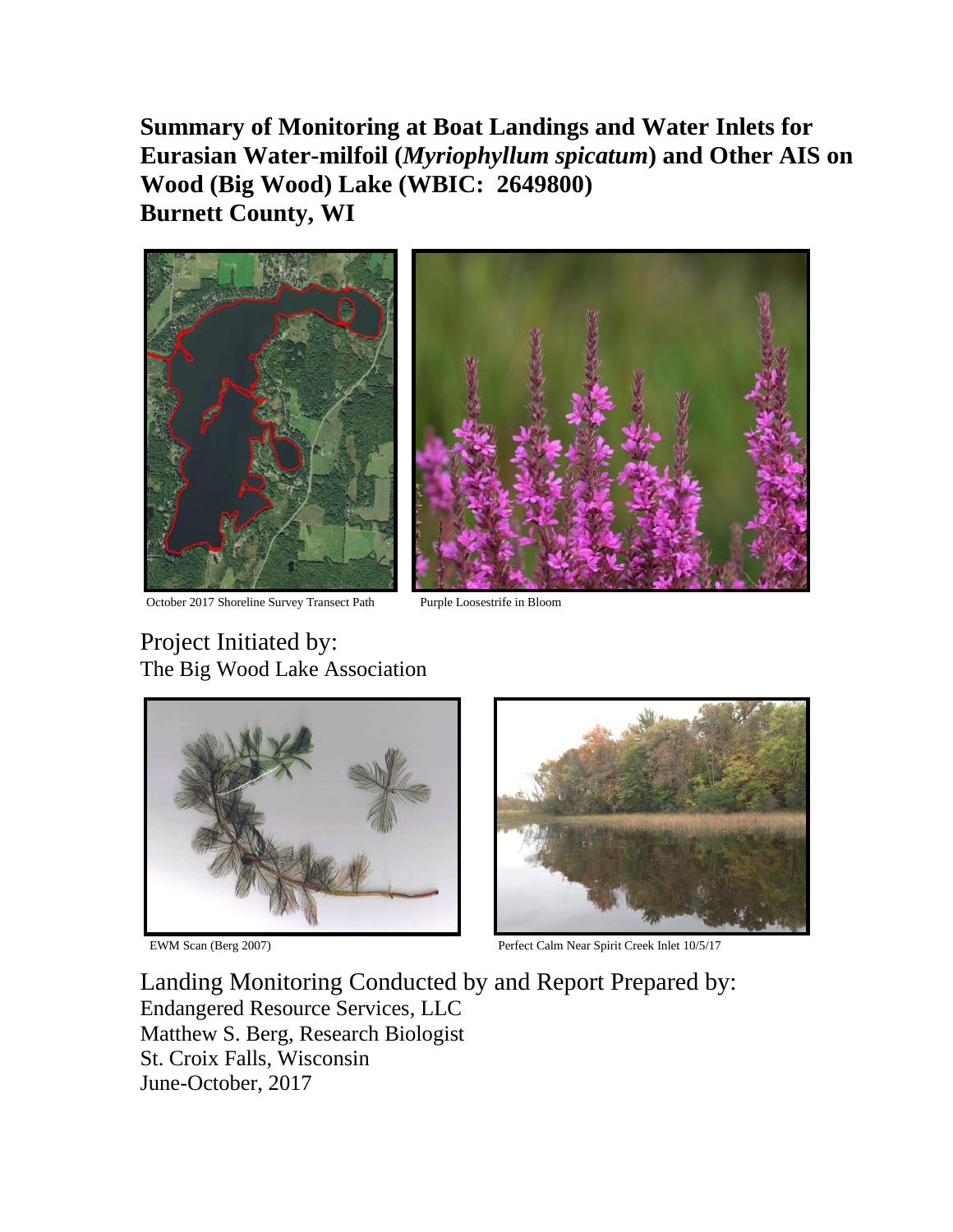#### **TABLE OF CONTENTS**

## Page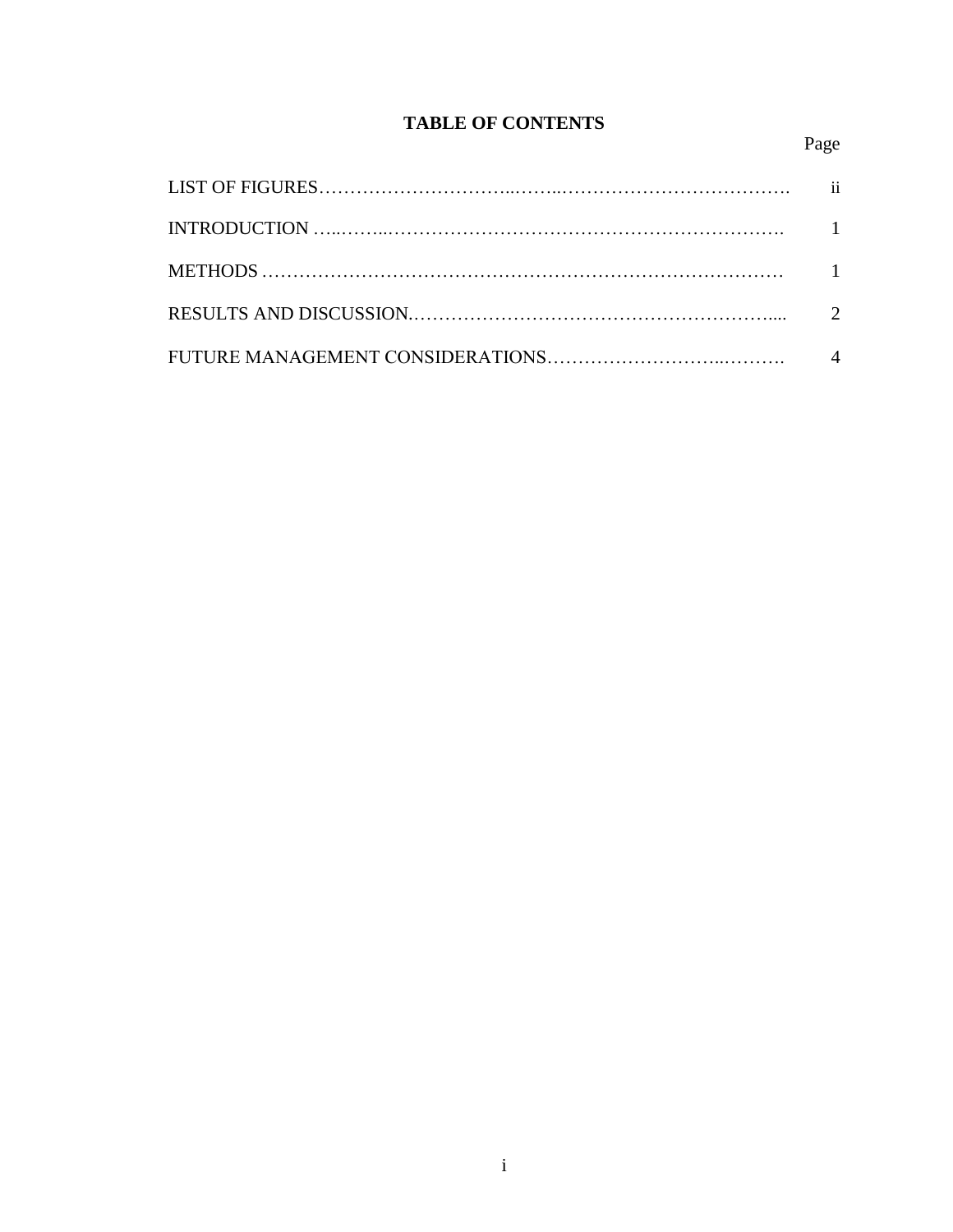#### **LIST OF FIGURES**

|                                                                                       | Page           |
|---------------------------------------------------------------------------------------|----------------|
| Figure 1: Wood Lake, Burnett Co., WI and Point Intercept Points 2006                  | 1              |
|                                                                                       | 3              |
|                                                                                       | $\overline{4}$ |
|                                                                                       | $\overline{4}$ |
| Figure 5: Purple Loosestrife on South End of North Midlake Island Showing Galerucella | 5              |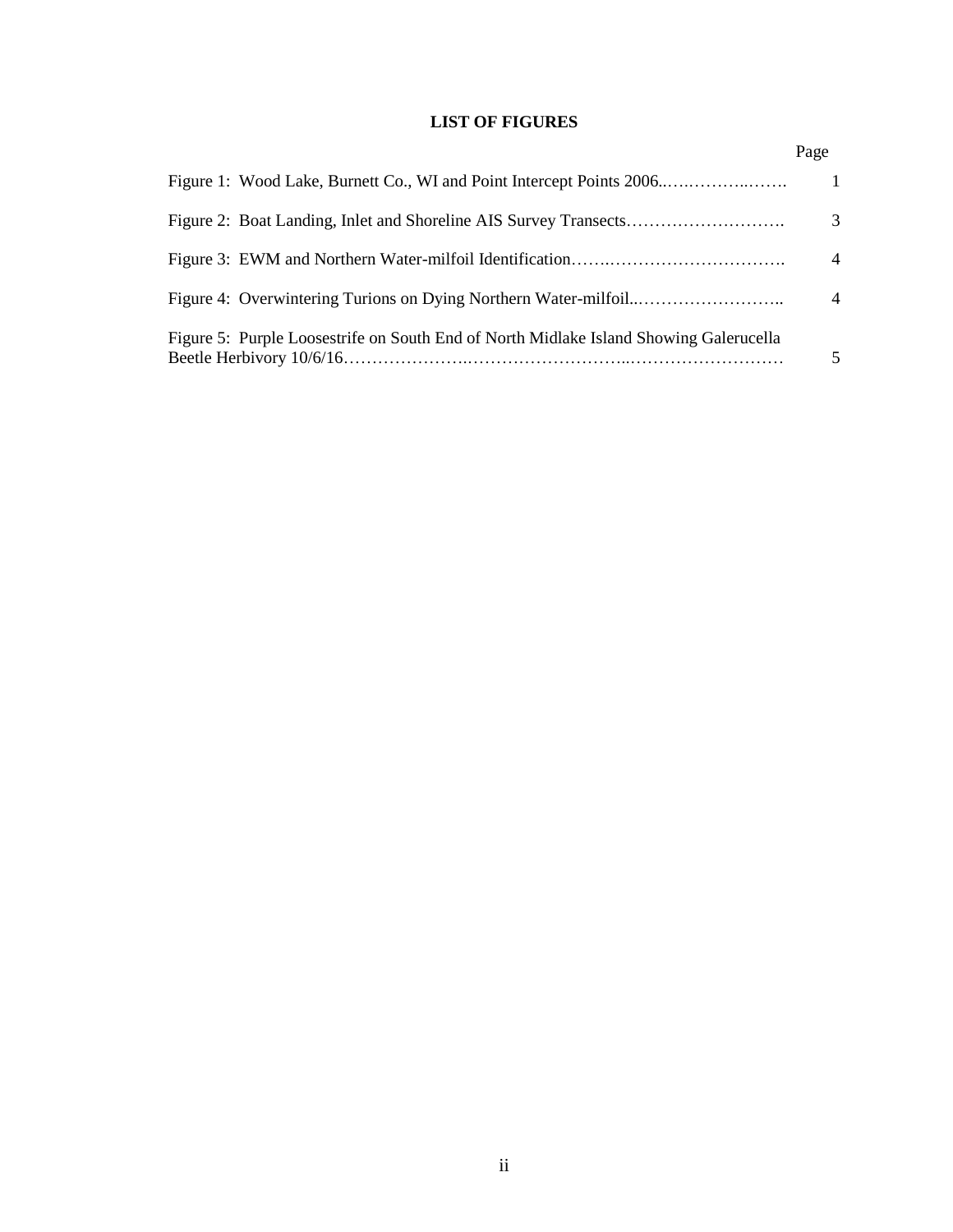## **INTRODUCTION:**

During the summers of 2006 and 2013, extensive point-intercept plant surveys found no evidence of Eurasian water-milfoil (*Myriophyllum spicatum*) in Wood Lake (Figure 1). As part of completing an Aquatic Plant Management Plan (APMP), the Wood Lake Association and Harmony Environmental decided that monthly transect surveys at the lake's boat landings and water inlets would be a prudent measure considering the increasing number of neighboring lakes that EWM has invaded (Round Lake, Long Trade, Big Trade, and Little Trade Lakes). These surveys will be conducted annually until the next full point-intercept survey. At that time, this, and the rest of the items in the lake's APMP, will be reexamined.



**Figure 1: Wood Lake, Burnett Co., WI and Point Intercept Points 2006**

#### **METHODS:**

During the 2017 aquatic macrophyte growing season (June-October), we conducted five landing inspections at the Thoreson Park and east boat landings, and at the Wood River and Spirit Creek Inlets (Figure 2). Using three 100-150m parallel transects approximately 15, 30 and 45m from shore; we motored at idle speed looking for any evidence of EWM's characteristic red growth top. Once we had finished the three transects, we returned to our starting point using a stitch pattern that crossed back and forth over all three lines to look for any plants we may have missed between the transects. During the June and October surveys, we also conducted a boat survey along the shoreline of the entire lake to look for EWM in the zone of growth it would most likely be found in (Figure 2). We especially focused on the north and west shores as these are places that floating fragments would likely get blown to by prevailing winds before settling to the lake bottom.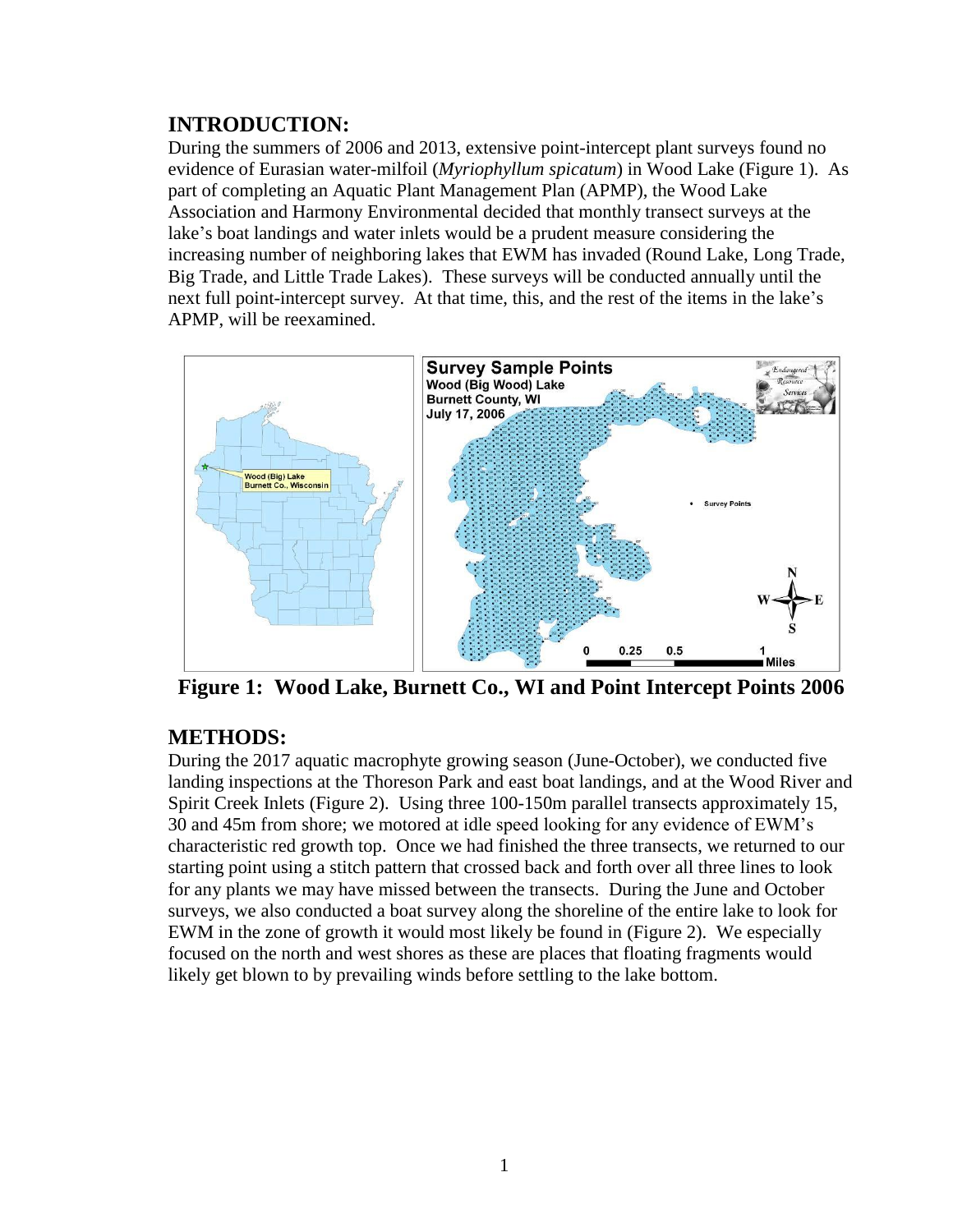

**Figure 2: Boat Landing, Inlet and Shoreline AIS Survey Transects**

## **RESULTS AND DISCUSSION:**

We completed landing transect surveys on June  $4^{\text{th}}$ , July  $2^{\text{nd}}$ , August  $4^{\text{th}}$ , September  $5^{\text{th}}$ , and October  $5<sup>th</sup>$ . We also did whole shoreline surveys on June  $4<sup>th</sup>$  and October  $5<sup>th</sup>$ . We did **NOT find EWM anywhere in Big Wood Lake**. However, in 2017 the lake supported a very high population of the similar looking native species Northern water-milfoil (*Myriophyllum sibiricum*). NWM is widely distributed throughout Big Wood in all habitats, but does best over sandy and organic muck. Despite its superficial resemblance to EWM, Northern water-milfoil can be told apart by its leaflets numbering <24 whereas EWM normally has >26 (Figure 3). EWM also tends to have a bright red growth tip on the top of the plant whereas NWM has a bright lime green growth tip. In the fall, NWM also forms winter buds on the tips of shoots whereas EWM has none (Figure 4).





**Figure 3: EWM and Northern Water-milfoil Identification (Berg 2007)**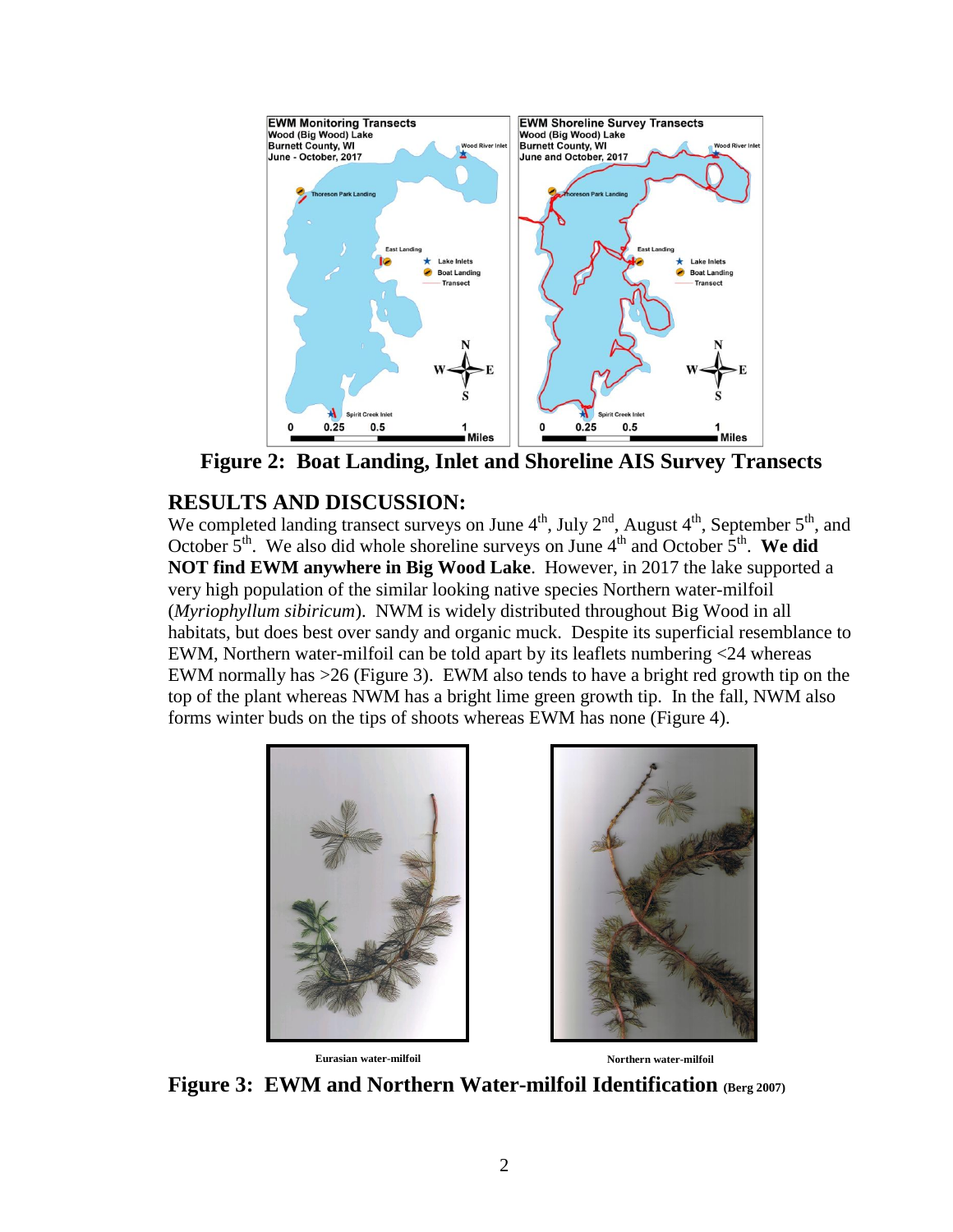

**Figure 4: Overwintering Turions on Dying Northern Water-milfoil** 

Purple loosestrife (*Lythrum salicaria*), another exotic invasive plant, continues to be scattered in wetlands adjacent to and along the immediate shoreline of the lake. Although it prefers mucky soils and is most common among the Cattails (*Typha* spp.) and Northern wild rice (*Zizania palustris*) near the Spirit Creek Inlet, we also encountered scattered plants throughout the midlake shoreline. The 10's of PL plants growing in a monotypic stand on the south end of the north wooded island midlake were again present. Although, the Galerucella beetles raised by Grantsburg High School students in 2015 have survived two winters and were visible on plants throughout the summers of 2016 and 2017, their surviving numbers appeared to be quite low in 2017. Consequently, unlike in 2016 (Figure 5), they did **NOT** do an effective job of eating PL plants down to a level that would prevent them from flowering.